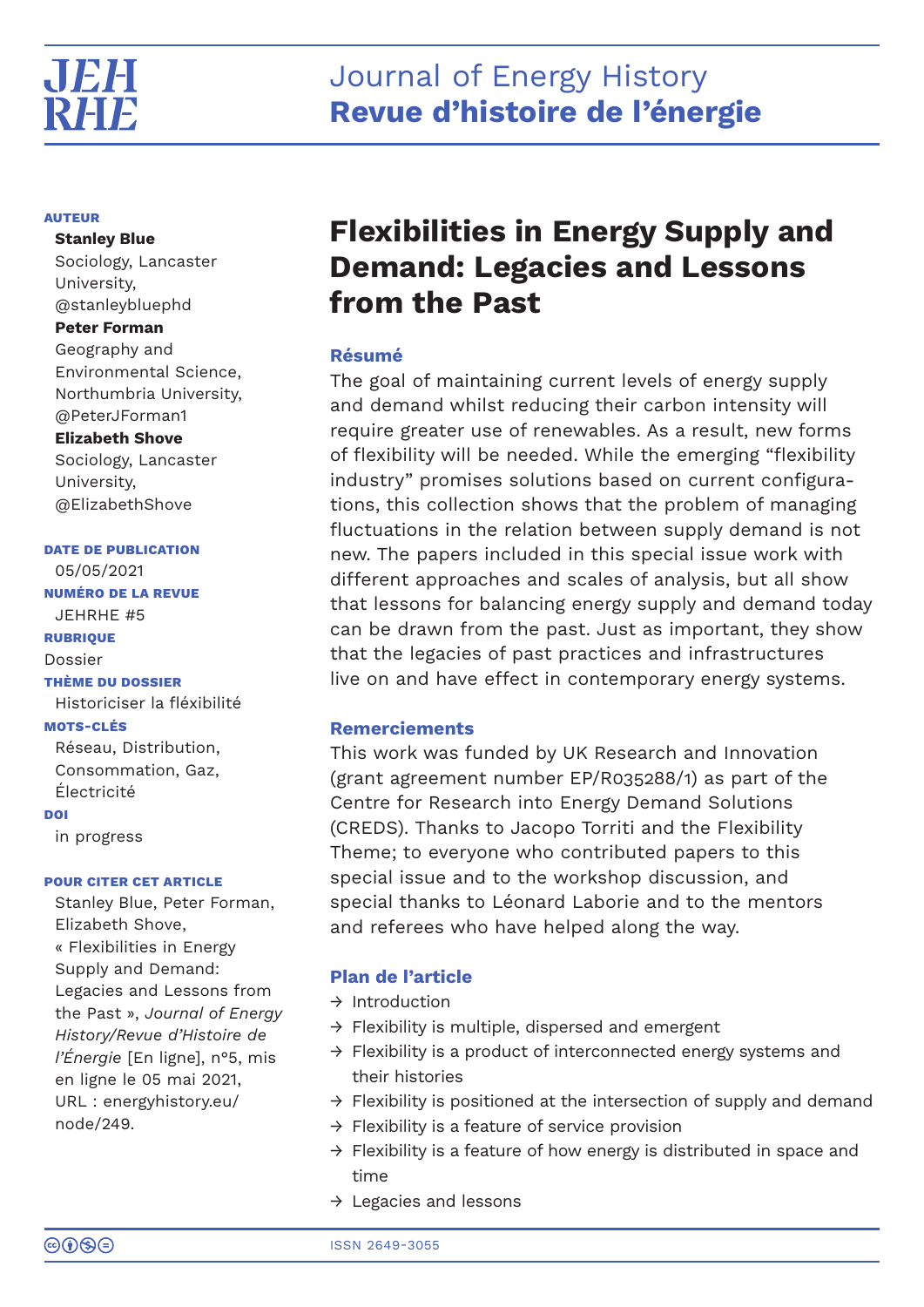#### **INTRODUCTION**

- Flexibility has emerged as a central concern and as an increasingly important concept for governments and institutions committed to the project of rapidly decarbonising energy systems.**1** This makes sense: if the goal is to reduce the carbon intensity of energy networks while maintaining present levels of energy supply and demand, there is no option but to make much greater use of more renewable sources of energy (e.g. wind, solar, tidal power). Since patterns of generation are intermittent (following seasonal or diurnal cycles, including tidal flow), new forms of flexibility are needed to keep supply and demand in balance. 1
- These challenges have created opportunities for what is known as the "flexibility industry", and for organisations promising to help utilities "… respond rapidly to large fluctuations in demand and supply, both scheduled and unforeseen variations and events, ramping down production when demand decreases, and upwards when it increases."**2** Decarbonisation implies greater flexibility across the energy system as a whole, and a range of interventions and solutions are proposed, some of which are more relevant to gas (which is easier to store) than to electricity. These include commodifying non-consumption, paying businesses and organisations to shed or reduce consumption when demand is high, and/or encouraging fuel switching to balance loads. In the residential sector, tariffs, price signals, and other sorts of information, including data on carbon emissions  $\mathfrak{D}$

are designed to encourage consumers to change the timing of what they do and to use electricity during off-peak hours. On the supply side, various strategies are adopted including "packing" gas into the network and ramping up electricity supply to cope with peaks in demand.

As one might expect there are different ways of conceptualising flexibility.**3** Is it a feature of "whole" energy systems? Is it a commodity (being bought and sold as a means of balancing supply and demand)? Is it a term that describes strategies for demand side management? Does it refer to an individual or organisational capacity to "flex"? Or is it best understood as a feature of how social relations and rhythms of production and consumption are entangled? Whatever the response, there is a tendency to think of flexibility as a new problem. Rather than tracing the history of the concept of flexibility, and rather than supposing that there could be one such narrative, the papers in this collection show that the problem of balancing supply and demand has been formulated, understood, and acted on in different ways and at different scales in particular times and places. 3

In putting this special issue together one aim is to draw lessons from the past and to enrich and inform the ways in which flexibility is understood today. In taking this agenda forward, contributors bring the insights of historical research to bear on contemporary social, technical, economic, and political questions about energy supply and demand. In doing so they make use of concepts from social theory – for example, emphasising the layering of infrastructural and institutional relations; the recursive dynamics of supply and demand, and the salience of "scale" for the analysis of more and less flexible configurations. This combination of approaches is consistent with our second aim which is to foster interdisciplinary exchange between historians and social scientists as a means of revealing the legacies of

4

**<sup>1</sup>** See, for example, Ofgem, "Upgrading our Energy System: Smart Systems and Flexibility Plan" (HM Government, UK, 2017). **https://www.ofgem.gov.uk/ publications-and-updates/upgrading-our-energy-system-smart-systems-and-flexibility-plan**. Stéphane Goutte, Philippe Vassilopoulos, "The Value of Flexibility in Power Markets", *Energy Policy,* vol. 125, 2019, 347-357. Eric Martinot, "Grid Integration of Renewable Energy: Flexibility, Innovation, and Experience", *Annual Review of Environment and Resources*, vol. 41, 2016.

**<sup>2</sup>** International Energy Agency, *Empowering Variable Renewables: Options for Flexible Electricity Systems* (Paris: IEA, 2008), 14. **https://www.iea.org/publications/freepublications/publication/Empowering\_Variable\_Renewables. pdf** 

**<sup>3</sup>** Stanley Blue, Elizabeth Shove, Peter Forman, "Conceptualising Flexibility: Challenging Representations of Time and Society in the Energy Sector", *Time & Society*, vol. 29 n° 4, 2020.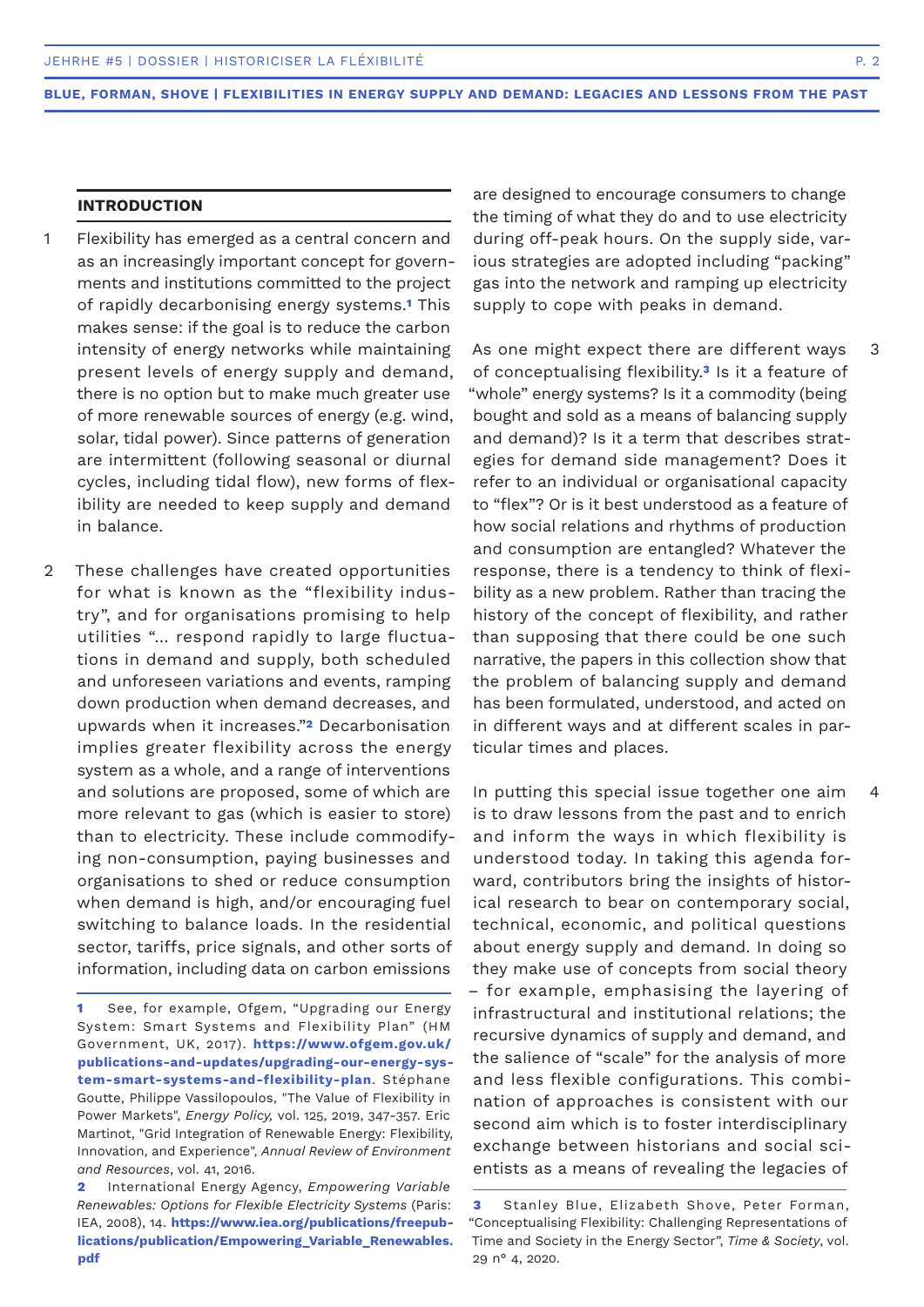previous policies, strategies, and practices for present systems and infrastructures of provision.

- Although some authors are historians by training, others have backgrounds in sociology, engineering, geography, and science and technology studies. This is relevant for how contributors approach, conceptualise, and make use of historical material. Other differences have to do with the spatial scale of analysis. For example, Shaw, Moss and Sareen, and Hatton-Proulx describe infrastructural relations within cities. By contrast, Silvast and Abram report on the details of network management as that is enacted in gas and electricity control rooms. There are also differences in the time scales across which these studies extend. For example, some contributions describe the development of infrastructures (and related patterns of demand) over several decades (Hatton-Proux; Moss and Sareen); others select a series of revealing turning points (Shaw) and phases (Forman), or zoom in on one moment in time (Fell). In their different ways, all these strategies shed light on the challenges of managing supply and demand, and on how these have been understood and handled in different settings. 5
- The result is a collection that reveals the multiple and layered socio-material-political geographies of energy systems and the various flexibilities that they afford and enable. It shows how material legacies (in the form of infrastructures and networks) are intertwined with ideological legacies; with embedded assumptions and interpretations of consumers, markets and control, and with the fluctuating sociotemporal rhythms of both supply and demand. More specifically this special issue shows how the balance and the mix of consumption and provision has been thought about and how these schools of thought persist and change. 6
- The rest of this introduction maps out the themes that link these papers together, and highlights the conclusions and insights arising from this novel conjunction of methods, sites, and units of analysis and enquiry. 7

# **FLEXIBILITY IS MULTIPLE, DISPERSED AND EMERGENT**

Rob Shaw's paper on "polyflexibility" introduces a range of ideas that also frame the collection as a whole. Inspired by Lefebvre's rhythmanalysis, Shaw writes about how different kinds of flexibilities constructively and destructively interact with one another. In taking this approach he suggests that what constitutes flexibility at a given time, and in a particular place, is an outcome of how financial, political, technological, social, and legal assemblages combine. 8

These effects and processes are revealed via a careful analysis of public lighting in Newcastleupon-Tyne in the UK. In detail, Shaw describes the "modalities" (of governance, infrastructure, finance) that characterise the gradual introduction of electric lighting; the management of lighting during the Second World War, and the phasing in of LED (responsive) lighting (today). 9

Drawing on documents and reports produced 10 by the Eastern Electricity Supply company, the Newcastle Lighting Committee, the City Police, and local newspapers, Shaw describes how the interests of various parties not only matter in moments of transition, but have effect on and shape the future capacities of each other all the time. As this study shows, and as other contributors demonstrate, the possibilities of the present (in this case, the scope for adopting smart, agile, and responsive LED public lighting) are defined by the material, ideological, and institutional "legacies" of previous configurations.

More importantly, the notion of polyflexibility recognises that flexibility is not singular, and not a property of a given service, system, or person. Rather, it is dispersed and emergent, dependent on and contributing to the unfolding of possible historical interactions and, the capabilities of related modalities. The articles included in the rest of the special issue explore different aspects of this multiplicity, starting with a discussion of how changes in the domestic use of gas matter for the timing of demand and the development of gas networks in the UK. 11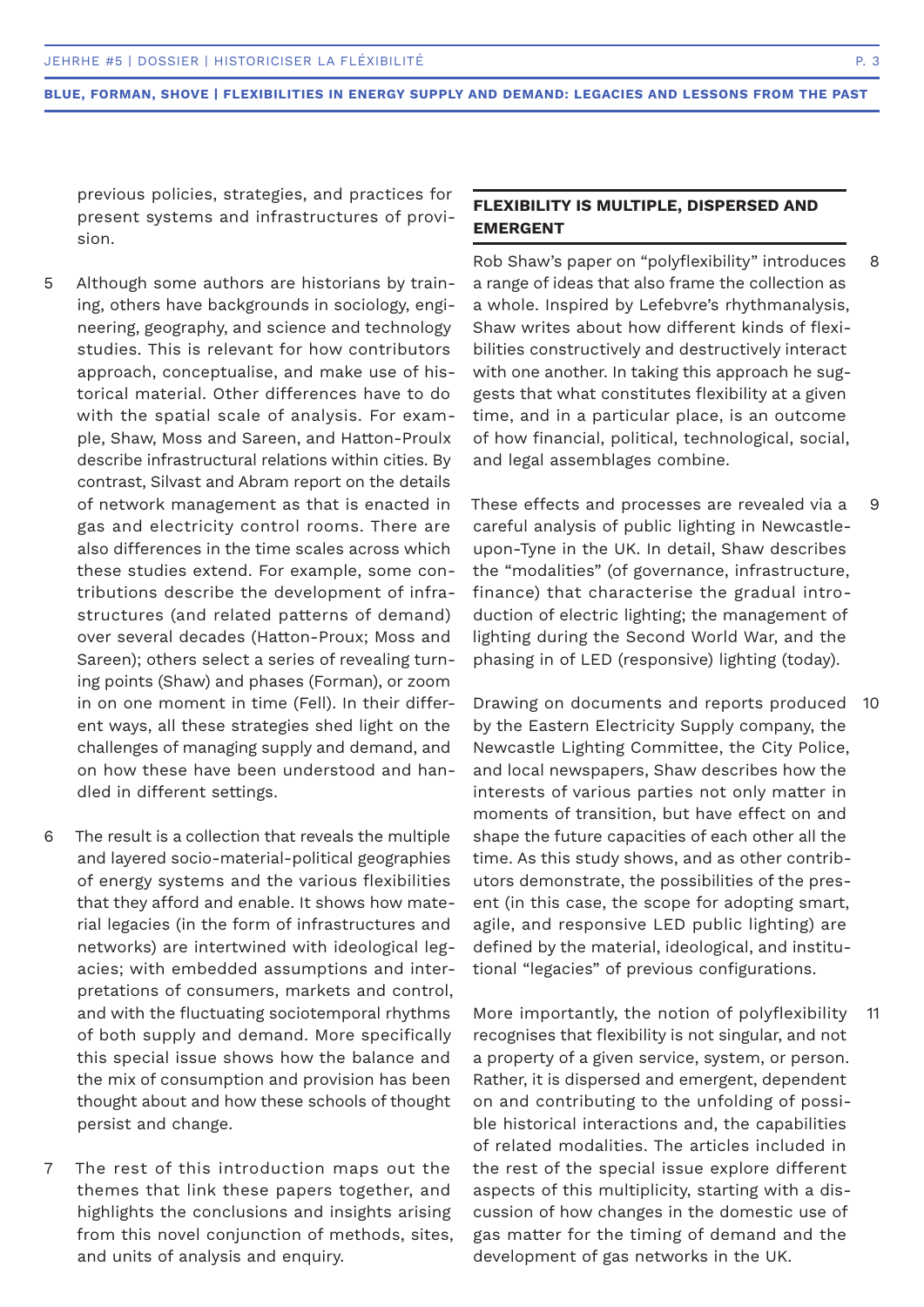# **FLEXIBILITY IS A PRODUCT OF INTERCONNECTED ENERGY SYSTEMS AND THEIR HISTORIES**

- 12 The fact that gas can be stored does not undermine the importance of balancing supply and demand in real time. Forman works with selected material from the UK's National Gas Archives to show that the practicalities of managing this relation depend on what gas is used for, and as a result, when demand occurs. When gas was mostly used for lighting, peaks occurred at night and during the winter. When it was used not only for lighting, but for cooking and/or for industrial manufacturing new rhythms of demand came into play that required different networks and arrangements of provision. Now that gas is predominantly used for heating, seasonal fluctuations are much more important than variation through the day. The first point that this paper makes is that these changes depend on a twoway street. This is obvious in Forman's description of how utilities have responded, and in how changing patterns and temporalities of demand figure in the design and management of the gas network as a whole. A second insight is that the material and institutional organisation of gas cannot be seen in isolation: the shift from one dominant end use to another relates to the positioning of gas alongside other fuels, including electricity. These conclusions underline the point that the flexibility of a given fuel is a relational and not an essential property. More specifically, it depends on what any one energy source is used for not in the abstract, but alongside coexisting fuels, technologies, and everyday practices.
- Contemporary debates about flexibility and 13 decarbonisation tend to focus on when and how the timing of electricity demand might need to "flex" in order to accommodate more renewable but intermittent supply. The place of gas, and indeed other fuels, is missing from this debate, as is an understanding of the historical legacy of different systems and scales of provision – all of which are, in turn, related to changing patterns of end use and thus demand. Recognising these complexities takes us deeper into themes of modality and assemblage, as introduced by

Shaw. The next two papers also consider the effects and legacies of different modalities within an energy system or assemblage, but do so by focusing specifically on different spatial scales: an energy utility and a city respectively.

### **FLEXIBILITY IS POSITIONED AT THE INTERSECTION OF SUPPLY AND DEMAND**

Hatton-Proulx's history of Montréal Light, Heat and Power shows how the ebb and flow of demand and supply in Montréal have been managed by just one monopoly supplier in the time between the First World War and the Great Depression. This work complicates more familiar narratives of endless growth, revealing significant fluctuations within energy systems, including moves back and forth between fuels and between "modern" (networked) and "traditional" systems like heating with wood. In characterising these "stop-go" patterns, this paper distinguishes between fluctuations that are, at different times, primarily associated with provision on the one hand, or consumption on the other. 14

By zooming in on a particular location and util-15 ity, Hatton-Proulx reveals the detail of changes and fluctuations in the balancing of energy supply and demand, and their volatility, including the effects of major changes in demand associated with the First World War and the Great Depression. As represented here, different forms of flexibility arise as a consequence of the asymmetric and contingent relationship between supply and demand. Although aspects of this case are specific to the location, this paper points to the fact that the challenge of handling intermittency, gaps, and major fluctuations is an unavoidable aspect of making and managing networked infrastructures.

# **FLEXIBILITY IS AN OUTCOME OF POLITICAL AND INSTITUTIONAL ARRANGEMENTS**

Moss and Sareen also write about the recon-16figuring of supply and demand, this time focusing on developments in one city (Berlin) over a hundred year period. These authors use archival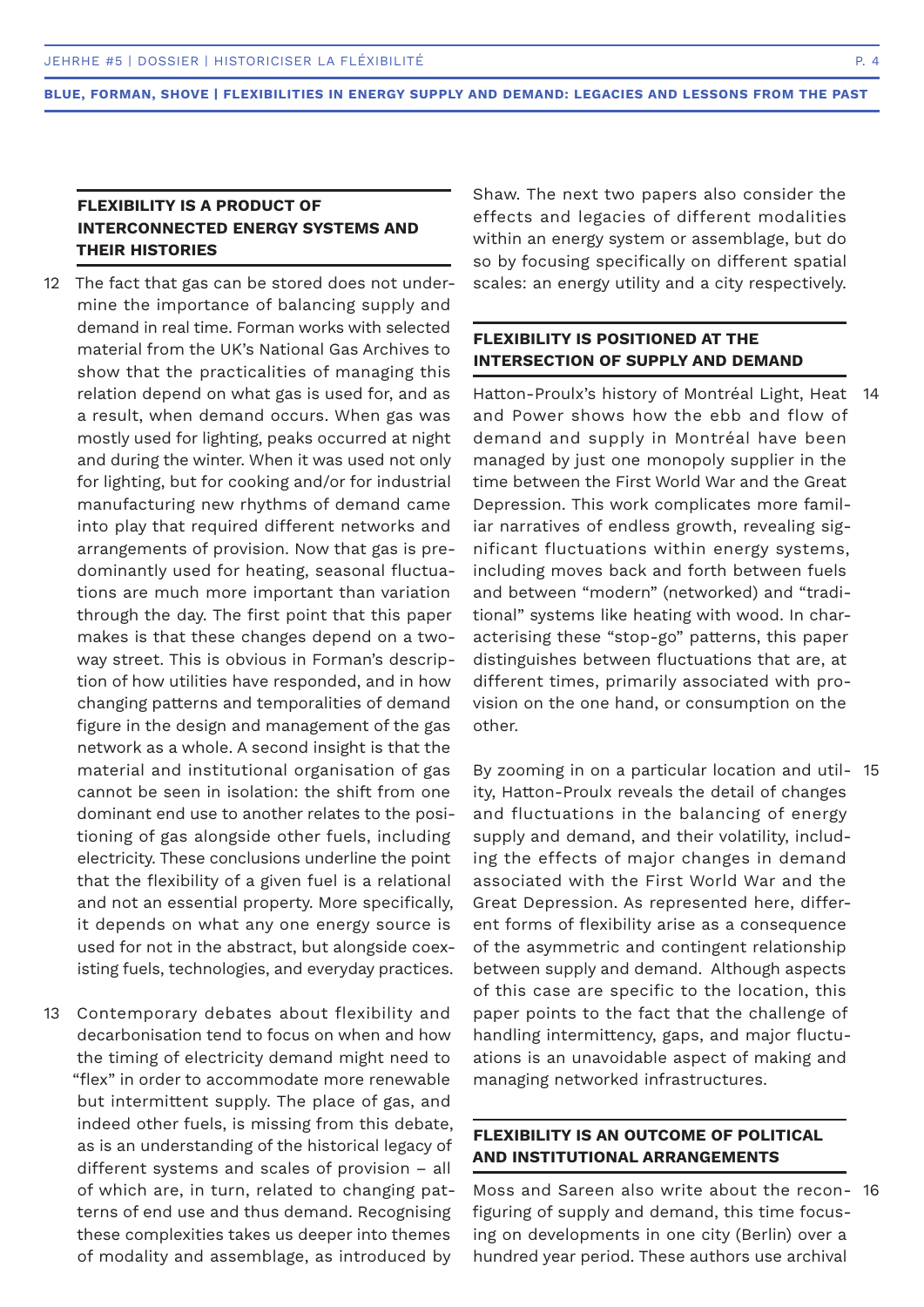material and secondary literature to identify and describe the social, political, and economic events that have shaped Berlin's energy systems since 1920.

- Much of their description has to do with the 17 spatial organisation of supply and the impact this has on methods adopted to balance loads "locally". More specifically, Moss and Sareen describe the gradual erosion of material arrangements born of an "insistence" on the local production of town gas and electricity. As they explain, the details of infrastructural systems – their size, siting, and capacity – are products of a complex history of political decisions and circumstances, including sometimes spectacular dips in the demand for different fuels. These legacies, inseparable from dramatic upheavals in East and West Berlin, and in the city's unification, have a tangible impact on present patterns of provision.
- 18 The point is not simply that current possibilities, and current flexibilities (or inflexibilities) are outcomes of the social, political, and material "layering" of infrastructures. While this is one important conclusion, the study of Berlin underlines the extent to which systems of provision in any one location are (and are not) entangled with networks that extend across much larger spatial scales. Given that the interweaving of urban and extra-urban relations is inseparable from the histories of the places involved, flexibility is, in this account, a product of the intersection of quite specific material, institutional, and ideological legacies.

# **FLEXIBILITY IS A FEATURE OF SERVICE PROVISION**

19 The prospect of selling heat-as-a-service (that is, selling certain levels of domestic heating for a fixed price, rather than selling gas or electricity) is currently discussed as a potential solution that allows energy suppliers to meet heating requirements in the most cost effective and carbon efficient way possible. This is not a new idea and in his paper Fell revisits "Budget

Warmth", a heat-as-a service, commercial tariff introduced in the UK during the 1980s.

Fell's review of industry journals and govern-20 ment reports, alongside an interview with a key informant formerly working at the Electricity Council, reveals some of the tensions that prevented widespread uptake of this scheme. These included consumers' sense of being "out of control", combined with a reluctance to sign up to long term contracts of the kind that providers needed if they were to recoup their costs. To complicate matters, methods of measuring domestic energy use (in the form of heat) were not precise enough at the time to enable providers to modify the timing of provision and thereby benefit financially from the capacity to control domestic load.

This one case reveals the importance of an his-21 torical understanding of previous "successes" and "failures" but not in the way that one might expect. As Fell describes, the specificities of context and setting are massively important for the fate of schemes like "Budget Warmth". This makes sense, but it also confounds attempts to extract and apply lessons from the experiences of the 1980s to the present day. Instead, the more important point is that consumers' expectations (for example of controllable, instantly adjustable temperatures) are not separable from prevalent systems of provision, including the sizing and design of energy supplies and heating technologies. In other words, interventions such as Budget Warmth have effect (or not) within and as part of a system of expectations and technologies that is constantly in motion.

The contributions from Forman, Hatton-Proulx, 22Moss and Sareen, and Fell shed light on aspects of what Shaw conceptualises as polyflexible socio-material assemblages. Despite taking different angles, and despite working across different historical periods and with diverse materials, these authors describe flexibilities as these are constituted at the intersection of multiple modalities - of governance, infrastructure, and finance. In bringing these threads together,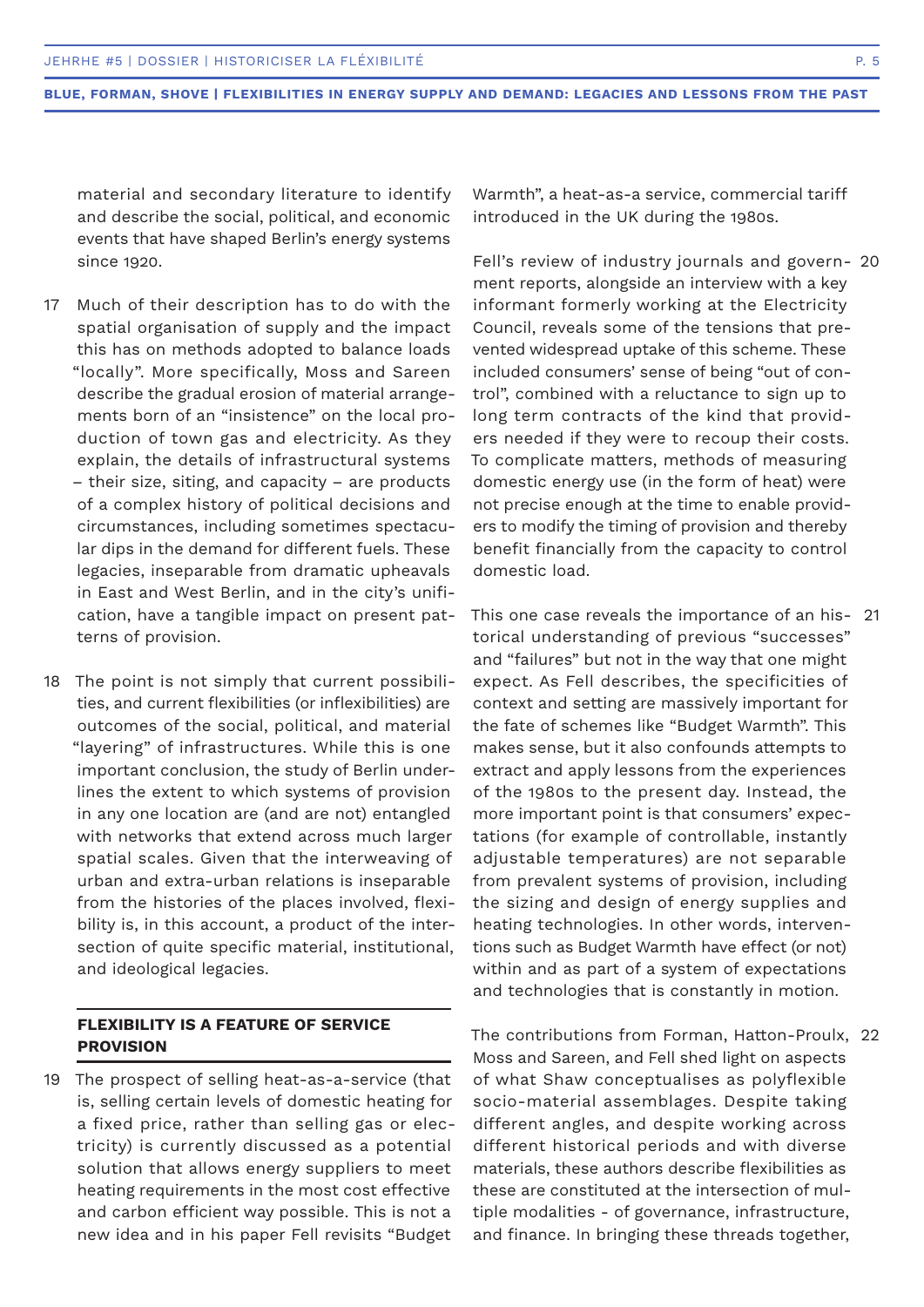the final paper in the collection takes a closer look at how contemporary methods of handling fluctuations in the supply-demand relation are shaped by material and ideological legacies, and by networks that have been built, adapted and repurposed over the years.

# **FLEXIBILITY IS A FEATURE OF HOW ENERGY IS DISTRIBUTED IN SPACE AND TIME**

- 23 Silvast and Abram's ethnographic study of what engineers and control room operators do and how their work is organised shows how multiple histories of the sort explored in the other papers in this special issue intersect and combine. This study, which involved observations of gas and electricity control rooms in the North of England (in 2019), oral histories, and an analysis of trade and technical journals, provides a compelling account of the layering of sociotechnical systems of mixed vintage, and of how past infrastructures define the limits and possibilities of flexibility today. In addition, and as Silvast and Abram explain, methods of network management have histories of their own. These are reproduced in the embodied knowledge of engineers, in the experiences they accumulate, and in the changing challenges of balancing supply and demand in real time.
- 24 These come together in the control room, and in the training and "culture" of the various occupational groups involved in maintaining networks and in managing the energy that flows through them. None of these aspects is stable. For example, as new equipment is installed and as skills in predicting and forecasting demand become more important, other forms of expertise (including that of managing so-called "legacy" assets) becomes redundant. Similarly, as the features of the network change, the function of the control room, and the scope for making adjustments to accommodate fluctuations in supply and demand, change as well.
- When viewed in this way, the work of control 25 room operators provides unrivalled insight into how technologies and skills shape each other, and into how these relations unfold over time.

Just as important, it shows how past rationales and the forms of infrastructural investment associated with them inform current ambitions and programmes of reinforcement and renewal.

#### **LEGACIES AND LESSONS**

There is some truth to the claim that patterns 26 of flexibility are defined by the historical development of infrastructures and by related patterns of demand. Existing energy systems have features (size, capacity, interdependence) that are important for how they are managed and controlled, and for how easy they are to "flex" and adapt. This is something that policy makers would do well to remember.

That is one interpretation, and that is one way 27 of reading the papers we have gathered here. However, there are other ways of thinking about the contemporary relevance of the past. In treating energy systems as entangled and dynamic combinations of physical, ideological, and institutional arrangements, contributors to this collection treat them as "assemblages" that are continually in motion. From this perspective it is impossible to pin down or systematically trace the origins or "sources" of contemporary flexibility. Flexibility is, instead, conceptualised as an outcome of the changing *relation* between supply and demand, and of intersecting formations of legal, financial, social, governmental, and technical modalities.

That is to say that past modalities live on, and 28have effect in, present arrangements. This is in keeping with Schatzki's conclusion that past everyday practices and the infrastructural arrangements of which they are a part do not just prefigure but continue to exert their presence on current configurations:

"…the past is present in pushing or carrying across the alleged gap or boundary between it and the present, present events dropping "like … over-ripe fruit[s]" as the past presses into the future. These conceptions thus hold that the gap between past and present is an illusion. The past is *in* the present. It has not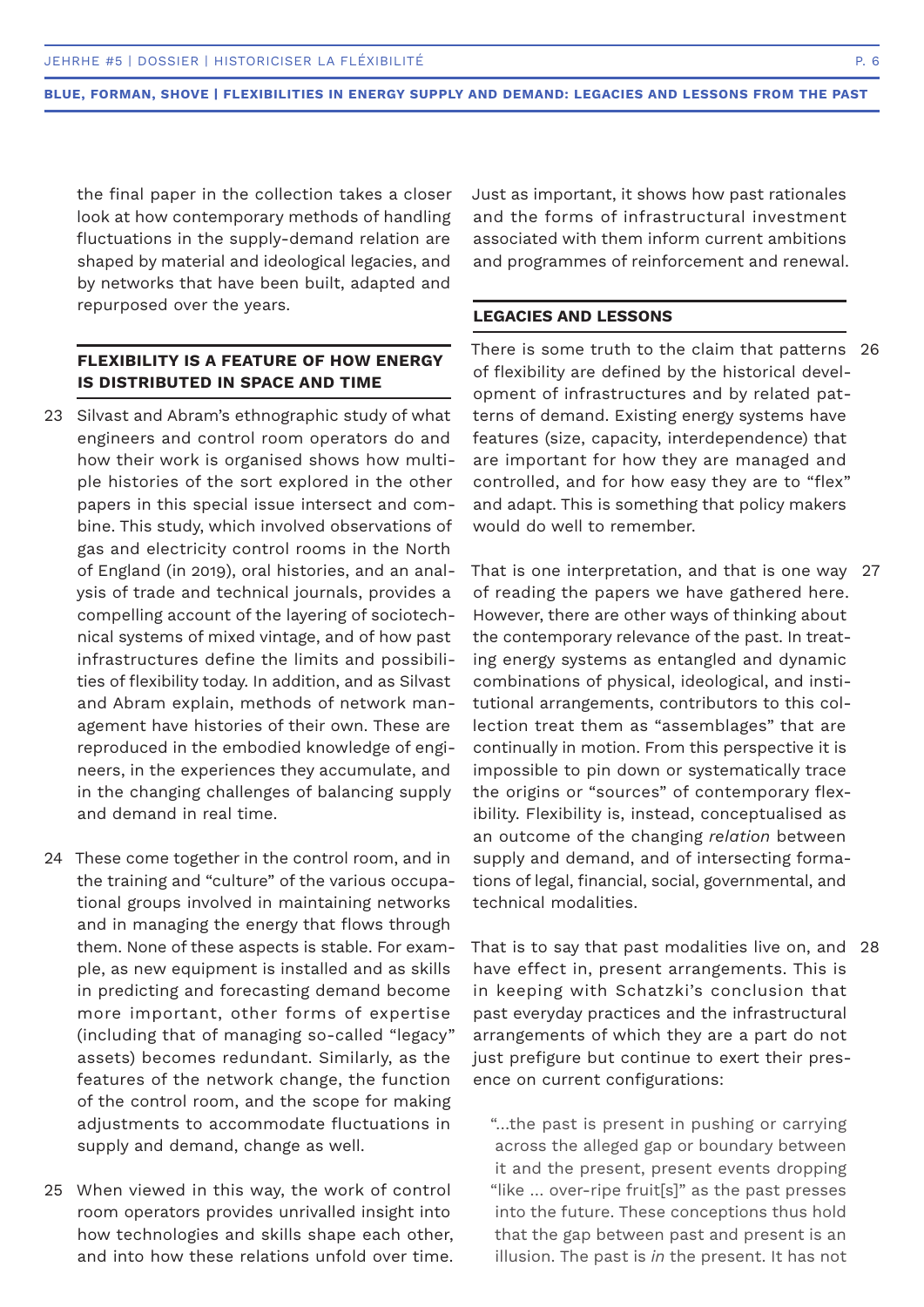fallen away behind the present, consigned to inertness, irrelevance, or inexistence."**<sup>4</sup>**

- 29 The suggestion that past configurations have effect *within* and as part of contemporary conventions and understandings of normal practice has implications for the status of historical analysis. From this point of view, the legacy of historical arrangements is reproduced in the present, and in how layers of infrastructure and expectation prefigure and restrict future interpretations of limits and possibilities in supply as well as in demand.
- 30 This argues for a distinctive role for historical research. When faced with the need to rapidly decarbonise and thus increase the flexibility of the energy system as a whole, policy makers would do well to take note of the *dynamic*

processes in play and of the longer and shorter-term "trends" of which present configurations are made. In this context, the contribution is not so much that of explaining how existing infrastructures come to be as they are. Rather it is a matter of better understanding the sorts of relations and tensions that animate ebbs and flows in supply and demand. As the articles in this collection demonstrate, the flexibility of a given service, source, system, or demand is never absolute. Instead it is always extended, relational, and multiply interwoven.

Capturing these connections calls for combi-31nations of theory and method and for styles of enquiry that are not the province of sociology, or of history alone. This collection gives a taste of what such hybrid studies have to offer.

**<sup>4</sup>** Theodore R Schatzki, *The Timespace of Human Activity: On Performance, Society, and History as Indeterminate Teleological Events* (Plymouth, UK., Lexington Books, 2020).